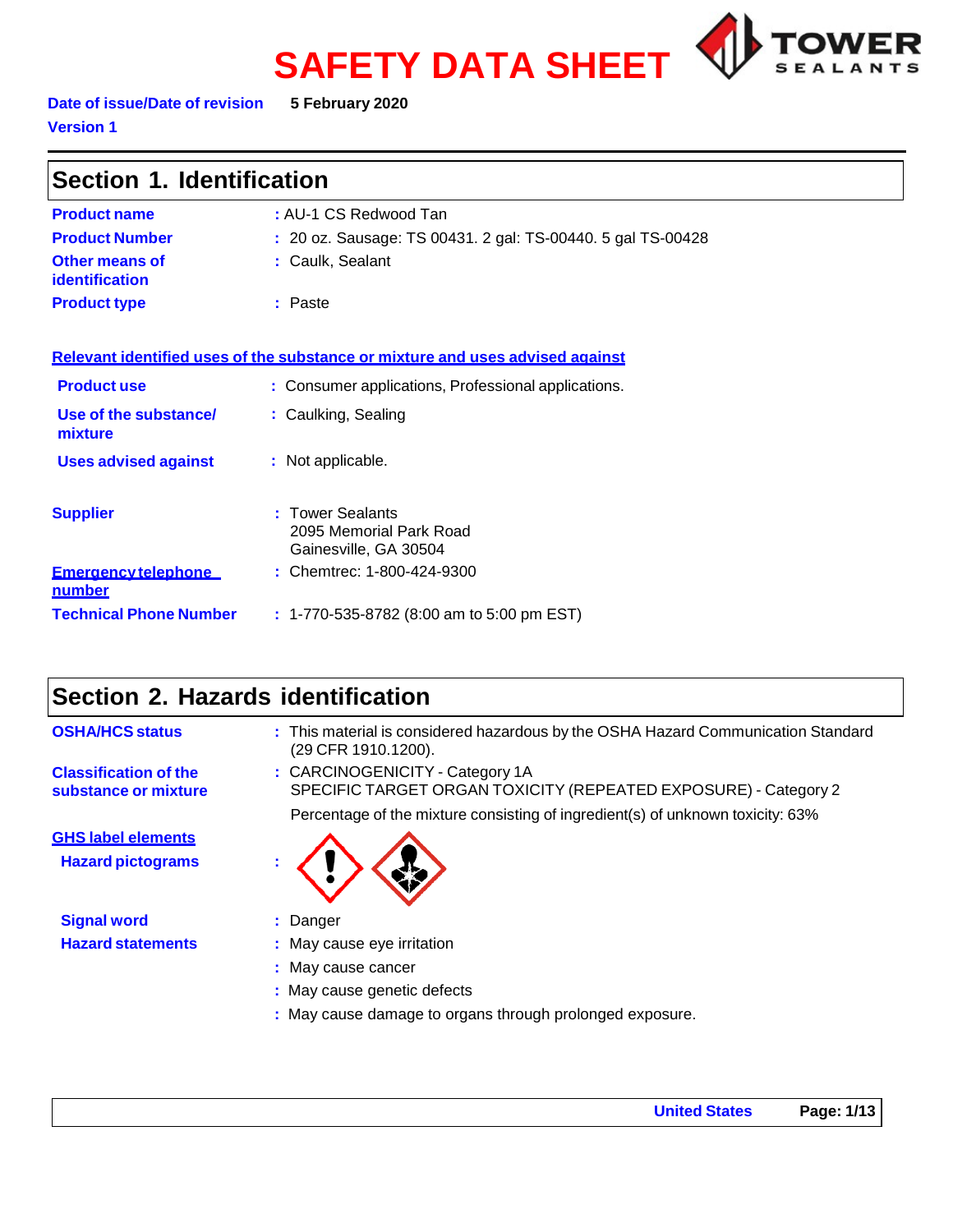**Product code** 20 oz. Sausage: TS 00431. 2 gal: TS-00440. 5 gal TS-00428

# **Section 2. Hazards identification**

#### **Precautionary statements**

| <b>General</b>                             | : Read label before use. Keep out of reach of children. If medical advice is needed,<br>have product container or label at hand.                                                                                                                                                                                                                                                                                                                                                            |
|--------------------------------------------|---------------------------------------------------------------------------------------------------------------------------------------------------------------------------------------------------------------------------------------------------------------------------------------------------------------------------------------------------------------------------------------------------------------------------------------------------------------------------------------------|
| <b>Prevention</b>                          | : Obtain special instructions before use. Do not handle until all safety precautions have<br>been read and understood. Use personal protective equipment as required. Do not<br>breathe vapor.                                                                                                                                                                                                                                                                                              |
| <b>Response</b>                            | : Get medical attention if you feel unwell. IF exposed or concerned: Get medical<br>attention.                                                                                                                                                                                                                                                                                                                                                                                              |
| <b>Storage</b>                             | : Store locked up.                                                                                                                                                                                                                                                                                                                                                                                                                                                                          |
| <b>Disposal</b>                            | : Dispose of contents and container in accordance with all local, regional, national and<br>international regulations.                                                                                                                                                                                                                                                                                                                                                                      |
| <b>Supplemental label</b><br>elements      | : Sanding and grinding dusts may be harmful if inhaled. This product contains Crystalline<br>Silica which can cause lung cancer or silicosis. The risk of cancer depends on the<br>duration and level of exposure to dust from sanding surfaces or mist from spray<br>applications. Since this product is not meant to be sanded or sprayed, risk of exposure is<br>considered low. Avoid contact with skin and clothing. Wash thoroughly after handling.<br>Emits toxic fumes when heated. |
| <b>Hazards not otherwise</b><br>classified | : Prolonged or repeated contact may dry skin and cause irritation.                                                                                                                                                                                                                                                                                                                                                                                                                          |

# **Section 3. Composition/information on ingredients**

| <b>Substance/mixture</b> | : Mixture             |
|--------------------------|-----------------------|
| <b>Product name</b>      | : AU-1 CS Redwood Tan |

| Ingredient name                                     | $\frac{9}{6}$ | <b>CAS number</b> |
|-----------------------------------------------------|---------------|-------------------|
| l Limestone                                         | $10 - 30$     | l 1317-65-3       |
| White mineral oil (petroleum)                       | $1 - 5$       | 8042-47-5         |
| <b>Ethylene Glycol</b>                              | $ 0.5 - 1.5 $ | $107 - 21 - 1$    |
| Titanium Dioxide                                    | $10.5 - 1.5$  | 13463-67-7        |
| Crystalline Silica, respirable powder (<10 microns) | $0.1 - 1$     | 14808-60-7        |

SUB codes represent substances without registered CAS Numbers.

Any concentration shown as a range is to protect confidentiality or is due to batch variation.

There are no additional ingredients present which, within the current knowledge of the supplier and in the **concentrations applicable, are classified as hazardous to health or the environment and hence require reporting in this section.**

**Occupational exposure limits, if available, are listed in Section 8.**

### **Section 4. First aid measures**

If ingestion, irritation, any type of overexposure or symptoms of overexposure occur during or persists after use of this product, contact a POISON CONTROL CENTER, EMERGENCY ROOM OR PHYSICIAN immediately; have Safety Data Sheet information available. Never give anything by mouth to an unconscious or convulsing person. **Description of necessary first aid measures**

**Eye contact :** Check for and remove any contact lenses. Immediately flush eyes with running water for at least 15 minutes, keeping eyelids open. Seek immediate medical attention.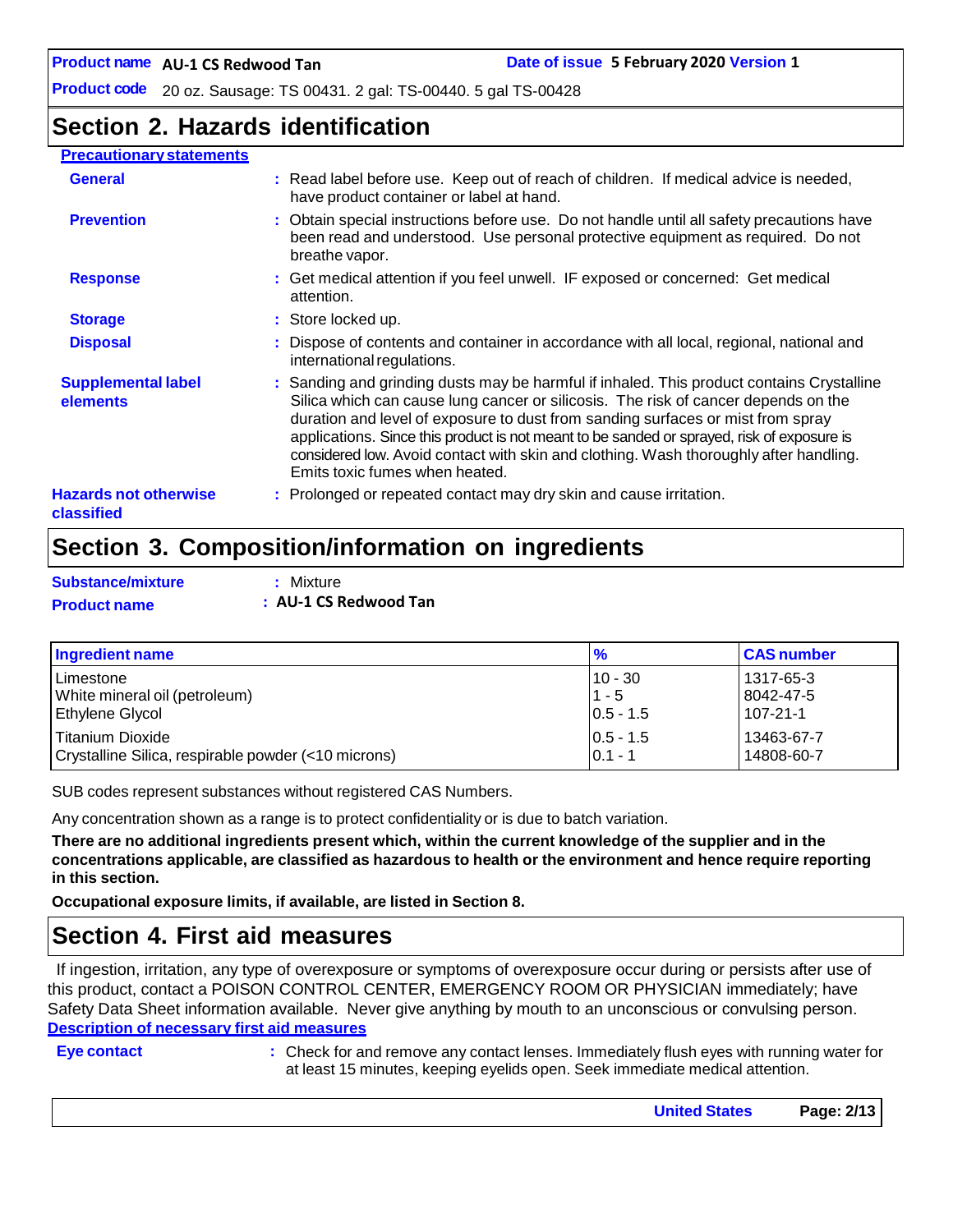**AU-1 CS Redwood Tan Date of issue 5 February 2020 Version 1**

**Product code** 20 oz. Sausage: TS 00431. 2 gal: TS-00440. 5 gal TS-00428

# **Section 4. First aid measures**

| <b>Inhalation</b>   | : Remove to fresh air. Keep person warm and at rest. If not breathing, if breathing is<br>irregular or if respiratory arrest occurs, provide artificial respiration or oxygen by trained<br>personnel. |
|---------------------|--------------------------------------------------------------------------------------------------------------------------------------------------------------------------------------------------------|
| <b>Skin contact</b> | : Remove contaminated clothing and shoes. Wash skin thoroughly with soap and water<br>or use recognized skin cleanser. Do NOT use solvents or thinners.                                                |
| <b>Ingestion</b>    | : If swallowed, seek medical advice immediately and show this container or label. Keep<br>person warm and at rest. Do NOT induce vomiting.                                                             |

|                                       | Most important symptoms/effects, acute and delayed                                                                        |
|---------------------------------------|---------------------------------------------------------------------------------------------------------------------------|
| <b>Potential acute health effects</b> |                                                                                                                           |
| Eye contact                           | : Direct contact may cause slight to moderate irritation.                                                                 |
| <b>Inhalation</b>                     | $\therefore$ May cause slight irritation to respiratory passages $-$ headache $-$ dizziness.                              |
| <b>Skin contact</b>                   | : May cause allergic skin reactions and / or central nervous system depression. May cause<br>skin dryness and irritation. |
| <b>Ingestion</b>                      | : Low ingestion hazard in normal use.                                                                                     |

| Over-exposure signs/symptoms |                                                                                    |
|------------------------------|------------------------------------------------------------------------------------|
| <b>Eye contact</b>           | : No specific data.                                                                |
| <b>Inhalation</b>            | : No specific data.                                                                |
| <b>Skin contact</b>          | : Adverse symptoms may include the following:<br>irritation<br>dryness<br>cracking |
| <b>Ingestion</b>             | : No specific data.                                                                |

|                                   | Indication of immediate medical attention and special treatment needed, if necessary                                                                                                                                                                                                                                                                                                                            |
|-----------------------------------|-----------------------------------------------------------------------------------------------------------------------------------------------------------------------------------------------------------------------------------------------------------------------------------------------------------------------------------------------------------------------------------------------------------------|
| <b>Notes to physician</b>         | : Treat symptomatically. Contact poison treatment specialist immediately if large<br>quantities have been ingested or inhaled.                                                                                                                                                                                                                                                                                  |
| <b>Specific treatments</b>        | : No specific treatment.                                                                                                                                                                                                                                                                                                                                                                                        |
| <b>Protection of first-aiders</b> | : No action shall be taken involving any personal risk or without suitable training. If it is<br>suspected that fumes are still present, the rescuer should wear an appropriate mask or<br>self-contained breathing apparatus. It may be dangerous to the person providing aid to<br>give mouth-to-mouth resuscitation. Wash contaminated clothing thoroughly with water<br>before removing it, or wear gloves. |

**See toxicological information (Section 11)**

# **Section 5. Fire-fighting measures**

| <b>Extinguishing media</b>             |                                                                 |
|----------------------------------------|-----------------------------------------------------------------|
| <b>Suitable extinguishing</b><br>media | : Use an extinguishing agent suitable for the surrounding fire. |
| Unsuitable extinguishing<br>media      | : None known.                                                   |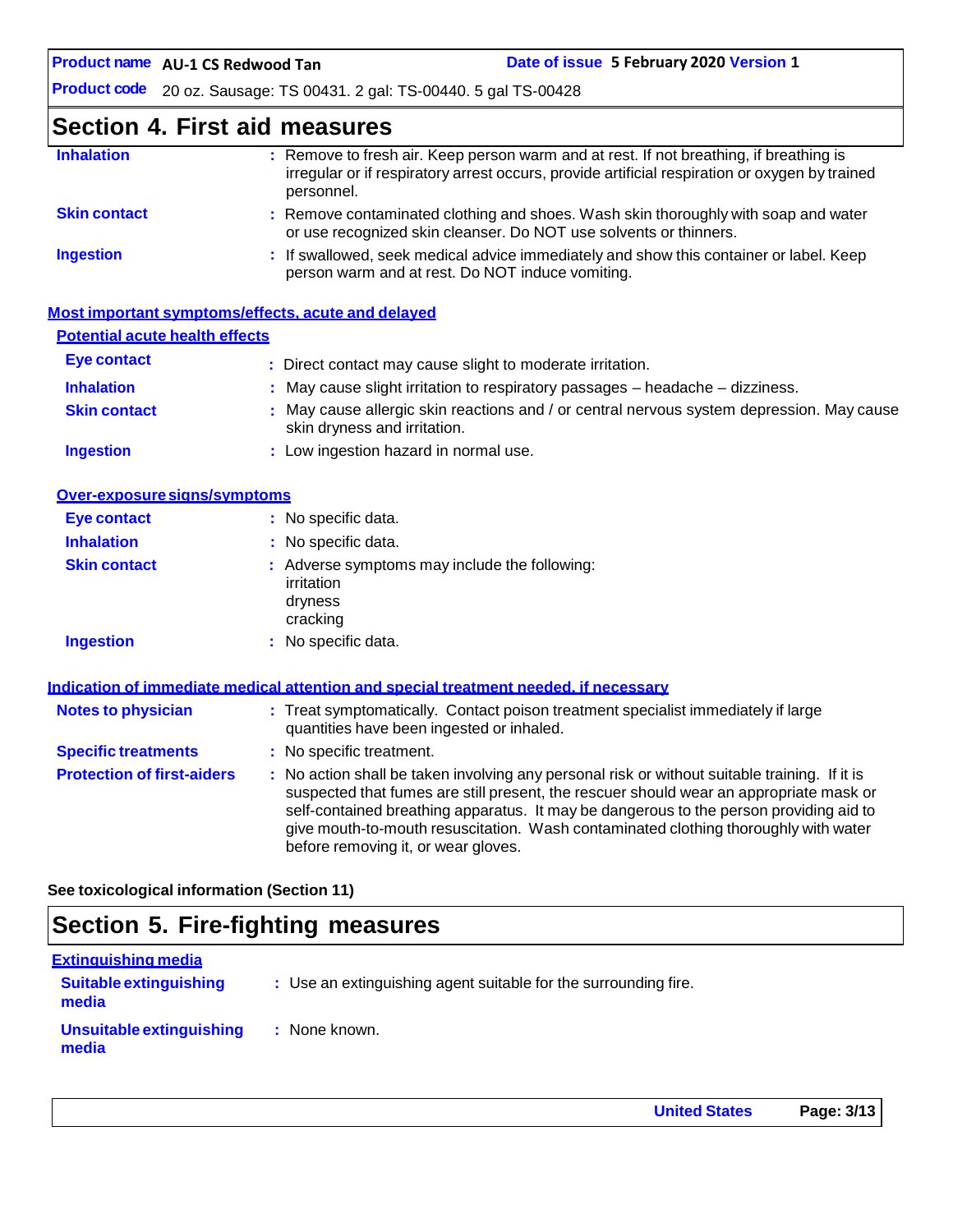**AU-1 CS Redwood Tan Date of issue 5 February 2020 Version 1**

**Product code** 20 oz. Sausage: TS 00431. 2 gal: TS-00440. 5 gal TS-00428

# **Section 5. Fire-fighting measures**

| <b>Specific hazards arising</b><br>from the chemical     | : In a fire or if heated, a pressure increase will occur and the container may burst. This<br>material is harmful to aquatic life. Fire water contaminated with this material must be<br>contained and prevented from being discharged to any waterway, sewer or drain. |
|----------------------------------------------------------|-------------------------------------------------------------------------------------------------------------------------------------------------------------------------------------------------------------------------------------------------------------------------|
| <b>Hazardous thermal</b><br>decomposition products       | : Decomposition products may include the following materials:<br>carbon dioxide<br>carbon monoxide<br>metal oxide/oxides                                                                                                                                                |
| <b>Special protective actions</b><br>for fire-fighters   | : Promptly isolate the scene by removing all persons from the vicinity of the incident if<br>there is a fire. No action shall be taken involving any personal risk or without suitable<br>training.                                                                     |
| <b>Special protective</b><br>equipment for fire-fighters | : Fire-fighters should wear appropriate protective equipment and self-contained breathing<br>apparatus (SCBA) with a full face-piece operated in positive pressure mode.                                                                                                |

# **Section 6. Accidental release measures**

|                                                       | <b>Personal precautions, protective equipment and emergency procedures</b>                                                                                                                                                                                                                                                                                                                                                                                                                                                                                                                                                                                                                                   |
|-------------------------------------------------------|--------------------------------------------------------------------------------------------------------------------------------------------------------------------------------------------------------------------------------------------------------------------------------------------------------------------------------------------------------------------------------------------------------------------------------------------------------------------------------------------------------------------------------------------------------------------------------------------------------------------------------------------------------------------------------------------------------------|
| <b>For non-emergency</b><br>personnel                 | : No action shall be taken involving any personal risk or without suitable training.<br>Evacuate surrounding areas. Keep unnecessary and unprotected personnel from<br>entering. Do not touch or walk through spilled material. Avoid breathing vapor or mist.<br>Provide adequate ventilation. Wear appropriate respirator when ventilation is<br>inadequate. Put on appropriate personal protective equipment.                                                                                                                                                                                                                                                                                             |
|                                                       | For emergency responders : If specialised clothing is required to deal with the spillage, take note of any information<br>in Section 8 on suitable and unsuitable materials. See also the information in "For non-<br>emergency personnel".                                                                                                                                                                                                                                                                                                                                                                                                                                                                  |
| <b>Environmental precautions</b>                      | : Avoid dispersal of spilled material and runoff and contact with soil, waterways, drains<br>and sewers. Inform the relevant authorities if the product has caused environmental<br>pollution (sewers, waterways, soil or air).                                                                                                                                                                                                                                                                                                                                                                                                                                                                              |
| Methods and materials for containment and cleaning up |                                                                                                                                                                                                                                                                                                                                                                                                                                                                                                                                                                                                                                                                                                              |
| <b>Small spill</b>                                    | : Stop leak if without risk. Move containers from spill area. Dilute with water and mop up<br>if water-soluble. Alternatively, or if water-insoluble, absorb with an inert dry material and<br>place in an appropriate waste disposal container. Dispose of via a licensed waste<br>disposal contractor.                                                                                                                                                                                                                                                                                                                                                                                                     |
| <b>Large spill</b>                                    | : Stop leak if without risk. Move containers from spill area. Approach release from<br>upwind. Prevent entry into sewers, water courses, basements or confined areas. Wash<br>spillages into an effluent treatment plant or proceed as follows. Contain and collect<br>spillage with non-combustible, absorbent material e.g. sand, earth, vermiculite or<br>diatomaceous earth and place in container for disposal according to local regulations<br>(see Section 13). Dispose of via a licensed waste disposal contractor. Contaminated<br>absorbent material may pose the same hazard as the spilled product. Note: see<br>Section 1 for emergency contact information and Section 13 for waste disposal. |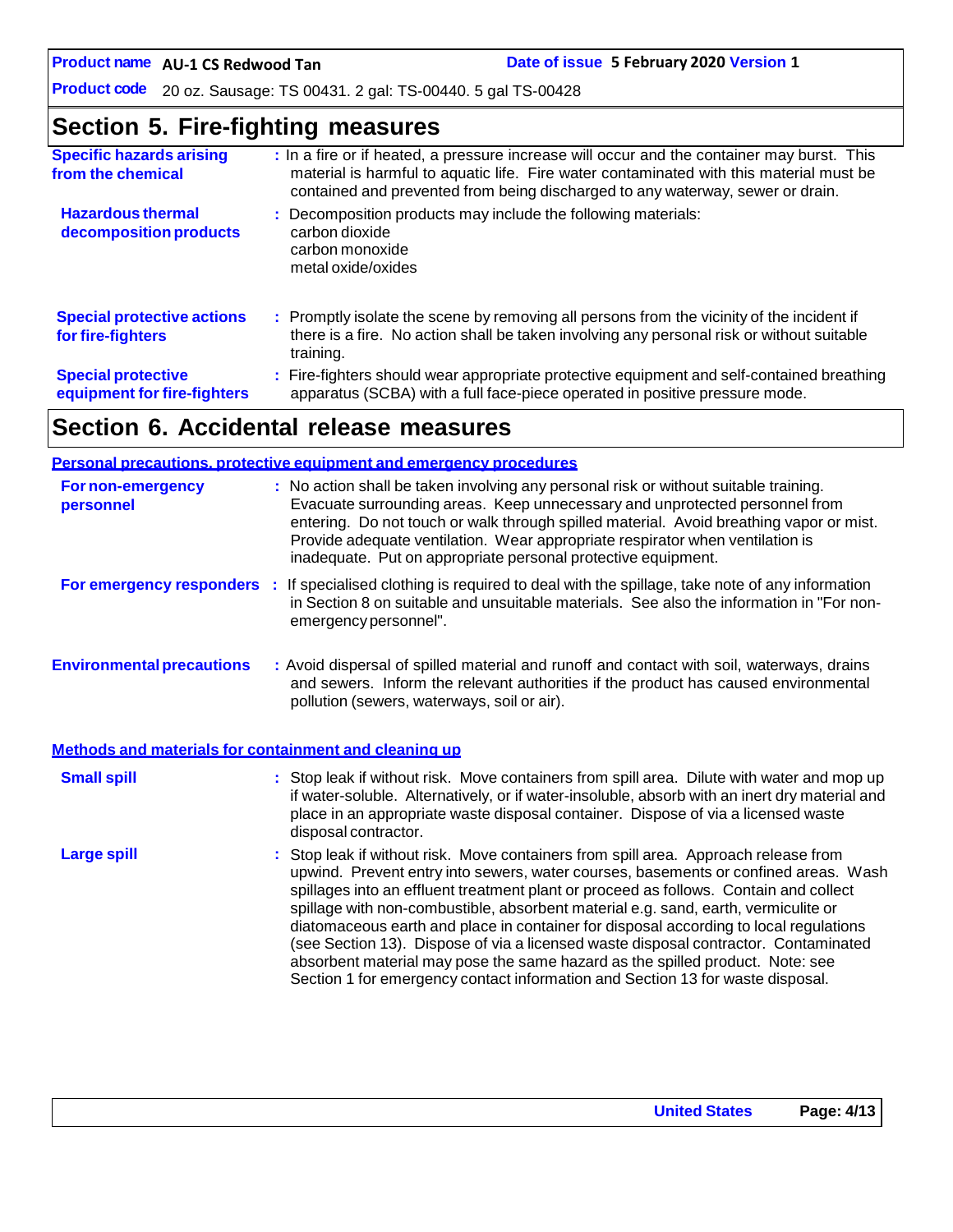**Product name** AU-1 CS Redwood Tan **Date Date** of issue 5 February 2020 Version 1

**Product code** 20 oz. Sausage: TS 00431. 2 gal: TS-00440. 5 gal TS-00428

### **Section 7. Handling and storage**

### **Precautions for safe handling**

| <b>Protective measures</b>                                                | : Put on appropriate personal protective equipment (see Section 8). Avoid exposure -<br>obtain special instructions before use. Do not handle until all safety precautions have<br>been read and understood. Do not get in eyes or on skin or clothing. Do not breathe<br>vapor or mist. Do not ingest. If during normal use the material presents a respiratory<br>hazard, use only with adequate ventilation or wear appropriate respirator. Keep in the<br>original container or an approved alternative made from a compatible material, kept<br>tightly closed when not in use. Empty containers retain product residue and can be<br>hazardous. Do not reuse container. |
|---------------------------------------------------------------------------|-------------------------------------------------------------------------------------------------------------------------------------------------------------------------------------------------------------------------------------------------------------------------------------------------------------------------------------------------------------------------------------------------------------------------------------------------------------------------------------------------------------------------------------------------------------------------------------------------------------------------------------------------------------------------------|
| <b>Special precautions</b>                                                | : If this material is part of a multiple component system, read the Safety Data Sheet(s) for<br>the other component or components before blending as the resulting mixture may have<br>the hazards of all of its parts.                                                                                                                                                                                                                                                                                                                                                                                                                                                       |
| <b>Advice on general</b><br>occupational hygiene                          | : Eating, drinking and smoking should be prohibited in areas where this material is<br>handled, stored and processed. Workers should wash hands and face before eating,<br>drinking and smoking. Remove contaminated clothing and protective equipment before<br>entering eating areas. See also Section 8 for additional information on hygiene<br>measures.                                                                                                                                                                                                                                                                                                                 |
| <b>Conditions for safe storage,</b><br>including any<br>incompatibilities | : Do not store below the following temperature: $5^{\circ}C(41^{\circ}F)$ . Store in accordance with<br>local regulations. Store in original container protected from direct sunlight in a dry, cool<br>and well-ventilated area, away from incompatible materials (see Section 10) and food<br>and drink. Keep container tightly closed and sealed until ready for use. Containers that<br>have been opened must be carefully resealed and kept upright to prevent leakage. Do<br>not store in unlabeled containers. Use appropriate containment to avoid environmental<br>contamination.                                                                                    |
|                                                                           |                                                                                                                                                                                                                                                                                                                                                                                                                                                                                                                                                                                                                                                                               |

# **Section 8. Exposure controls/personal protection**

#### **Control parameters**

#### **Occupational exposure limits**

| <b>Ingredient name</b>                              | <b>Exposure limits</b>                              |
|-----------------------------------------------------|-----------------------------------------------------|
| Limestone                                           | OSHA PEL (United States, 2/2013).                   |
|                                                     | TWA: 5 mg/m <sup>3</sup> 8 hours. Form: Respirable  |
|                                                     | Ifraction                                           |
|                                                     | TWA: 15 mg/m <sup>3</sup> 8 hours. Form: Total dust |
| White mineral oil (petroleum)                       | <b>ACGIH TLV (United States, 6/2013).</b>           |
|                                                     | TWA: 5 mg/m <sup>3</sup> 8 hours. Form: Inhalable   |
|                                                     | Ifraction                                           |
|                                                     | OSHA PEL (United States, 2/2013).                   |
| Ethylene Glycol                                     | TWA: $5 \text{ mg/m}^3$ 8 hours.                    |
|                                                     | <b>ACGIH TLV (United States, 6/2013).</b>           |
|                                                     | C: 100 mg/m <sup>3</sup> Form: Aerosol              |
|                                                     | OSHA PEL (United States, 2/2013).                   |
| <b>Titanium Dioxide</b>                             | TWA: 15 mg/m <sup>3</sup> 8 hours. Form: Total dust |
|                                                     | ACGIH TLV (United States, 6/2013).                  |
|                                                     | TWA: $10 \text{ mg/m}^3$ 8 hours.                   |
|                                                     | ACGIH TLV (United States, 6/2013).                  |
| Crystalline Silica, respirable powder (<10 microns) | TWA: 0.025 mg/m <sup>3</sup> 8 hours. Form:         |
|                                                     | Respirable                                          |
|                                                     | OSHA PEL Z3 (United States, 2/2013).                |
|                                                     | <b>United States</b><br>Page: 5/13                  |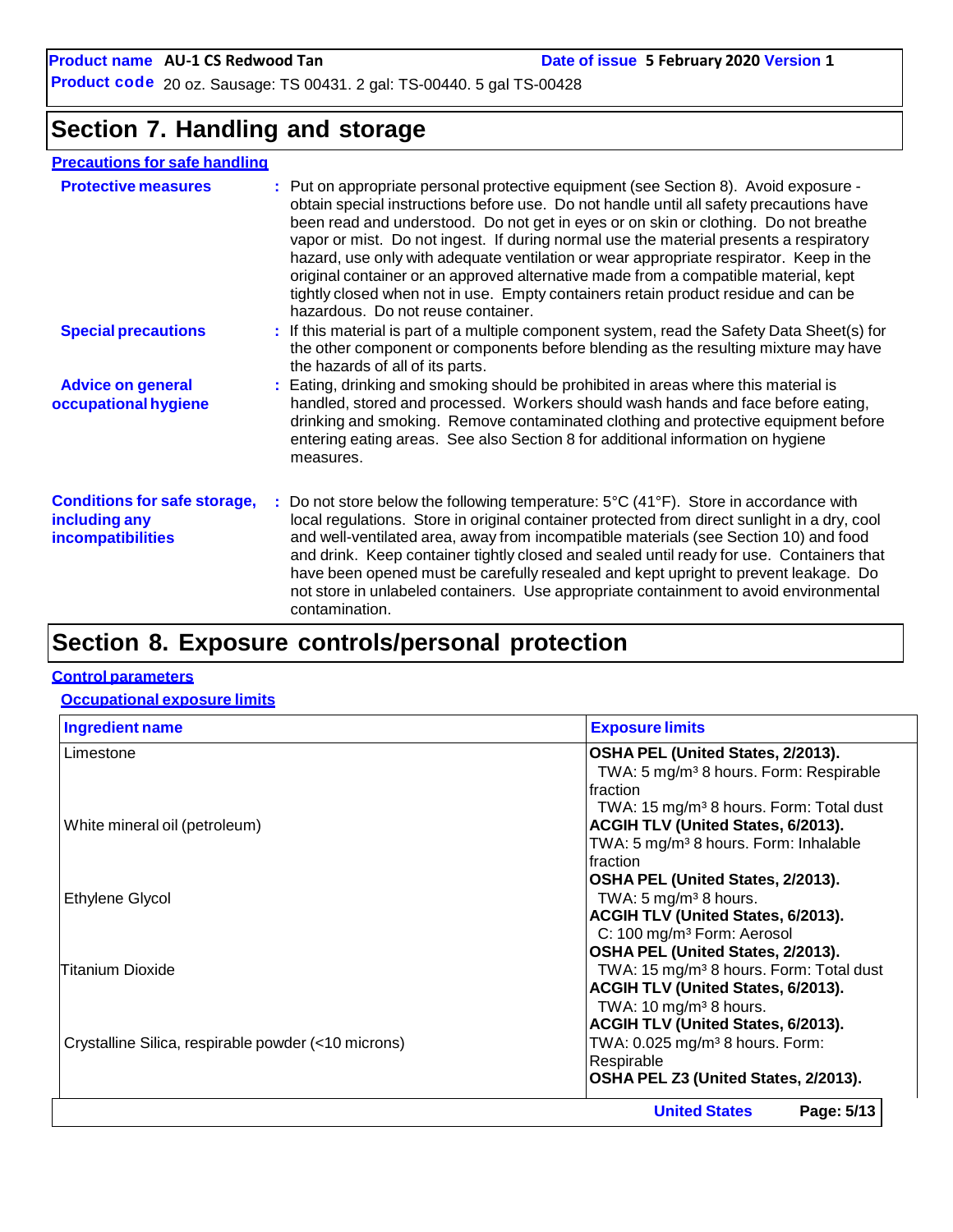**Product code** 20 oz. Sausage: TS 00431. 2 gal: TS-00440. 5 gal TS-00428

# **Section 8. Exposure controls/personal protection**

|                                      |                                                                                                                         |                                                                                       | <b>United States</b><br>Page: 6/13                                                                                                                                                                                                                                           |
|--------------------------------------|-------------------------------------------------------------------------------------------------------------------------|---------------------------------------------------------------------------------------|------------------------------------------------------------------------------------------------------------------------------------------------------------------------------------------------------------------------------------------------------------------------------|
|                                      | <b>Other skin protection</b>                                                                                            | specialist before handling this product.                                              | : Appropriate footwear and any additional skin protection measures should be selected<br>based on the task being performed and the risks involved and should be approved by a                                                                                                |
|                                      |                                                                                                                         | handling this product.                                                                | performed and the risks involved and should be approved by a specialist before                                                                                                                                                                                               |
|                                      | <b>Body protection</b>                                                                                                  |                                                                                       | Personal protective equipment for the body should be selected based on the task being                                                                                                                                                                                        |
| <b>Gloves</b>                        |                                                                                                                         | protection time of the gloves cannot be accurately estimated.                         | during use that the gloves are still retaining their protective properties. It should be<br>noted that the time to breakthrough for any glove material may be different for different<br>glove manufacturers. In the case of mixtures, consisting of several substances, the |
|                                      | <b>Hand protection</b>                                                                                                  |                                                                                       | : Chemical-resistant, impervious gloves complying with an approved standard should be<br>worn at all times when handling chemical products if a risk assessment indicates this is<br>necessary. Considering the parameters specified by the glove manufacturer, check        |
|                                      | <b>Eye/face protection</b><br><b>Skin protection</b>                                                                    | showers are close to the workstation location.<br>: Safety glasses with side shields. | Appropriate techniques should be used to remove potentially contaminated clothing.<br>Wash contaminated clothing before reusing. Ensure that eyewash stations and safety                                                                                                     |
|                                      | <b>Individual protection measures</b><br><b>Hygiene measures</b>                                                        |                                                                                       | Wash hands, forearms and face thoroughly after handling chemical products, before<br>eating, smoking and using the lavatory and at the end of the working period.                                                                                                            |
| controls                             |                                                                                                                         | will be necessary to reduce emissions to acceptable levels.                           | they comply with the requirements of environmental protection legislation. In some<br>cases, fume scrubbers, filters or engineering modifications to the process equipment                                                                                                   |
|                                      | <b>Environmental exposure</b>                                                                                           |                                                                                       | Emissions from ventilation or work process equipment should be checked to ensure                                                                                                                                                                                             |
| <b>controls</b>                      | <b>Appropriate engineering</b>                                                                                          | airborne contaminants below any recommended or statutory limits.                      | : If user operations generate dust, fumes, gas, vapor or mist, use process enclosures,<br>local exhaust ventilation or other engineering controls to keep worker exposure to                                                                                                 |
|                                      |                                                                                                                         | hazardous substances will also be required.                                           | protective equipment. Reference should be made to appropriate monitoring standards.<br>Reference to national guidance documents for methods for the determination of                                                                                                         |
| procedures                           | <b>Recommended monitoring</b>                                                                                           | Consult local authorities for acceptable exposure limits.                             | : If this product contains ingredients with exposure limits, personal, workplace<br>atmosphere or biological monitoring may be required to determine the effectiveness of<br>the ventilation or other control measures and/or the necessity to use respiratory               |
| Ζ                                    |                                                                                                                         | = OSHA 29CFR 1910.1200 Subpart Z - Toxic and Hazardous Substances                     |                                                                                                                                                                                                                                                                              |
| F<br><b>IPEL</b><br><b>OSHA</b><br>R | $=$ Fume<br>= Internal Permissible Exposure Limit<br>= Occupational Safety and Health Administration.<br>$=$ Respirable |                                                                                       | STEL<br>= Short term Exposure limit values<br>TD<br>$=$ Total dust<br><b>TLV</b><br>$=$ Threshold Limit Value<br><b>TWA</b><br>= Time Weighted Average                                                                                                                       |
| <b>ACGIH</b><br>C                    | $=$ Ceiling Limit                                                                                                       | = American Conference of Governmental Industrial Hygienists.                          | <b>SR</b><br>= Respiratory sensitization<br>SS<br>= Skin sensitization                                                                                                                                                                                                       |
| A                                    | = Acceptable Maximum Peak                                                                                               | Key to abbreviations                                                                  | S<br>$=$ Potential skin absorption                                                                                                                                                                                                                                           |
|                                      |                                                                                                                         |                                                                                       | Respirable<br>TWA: 250 MPPCF / (%SiO2+5) 8 hours.<br>Form: Respirable                                                                                                                                                                                                        |
|                                      |                                                                                                                         |                                                                                       | TWA: 10 MG/M3 / (%SiO2+2) 8 hours. Form:                                                                                                                                                                                                                                     |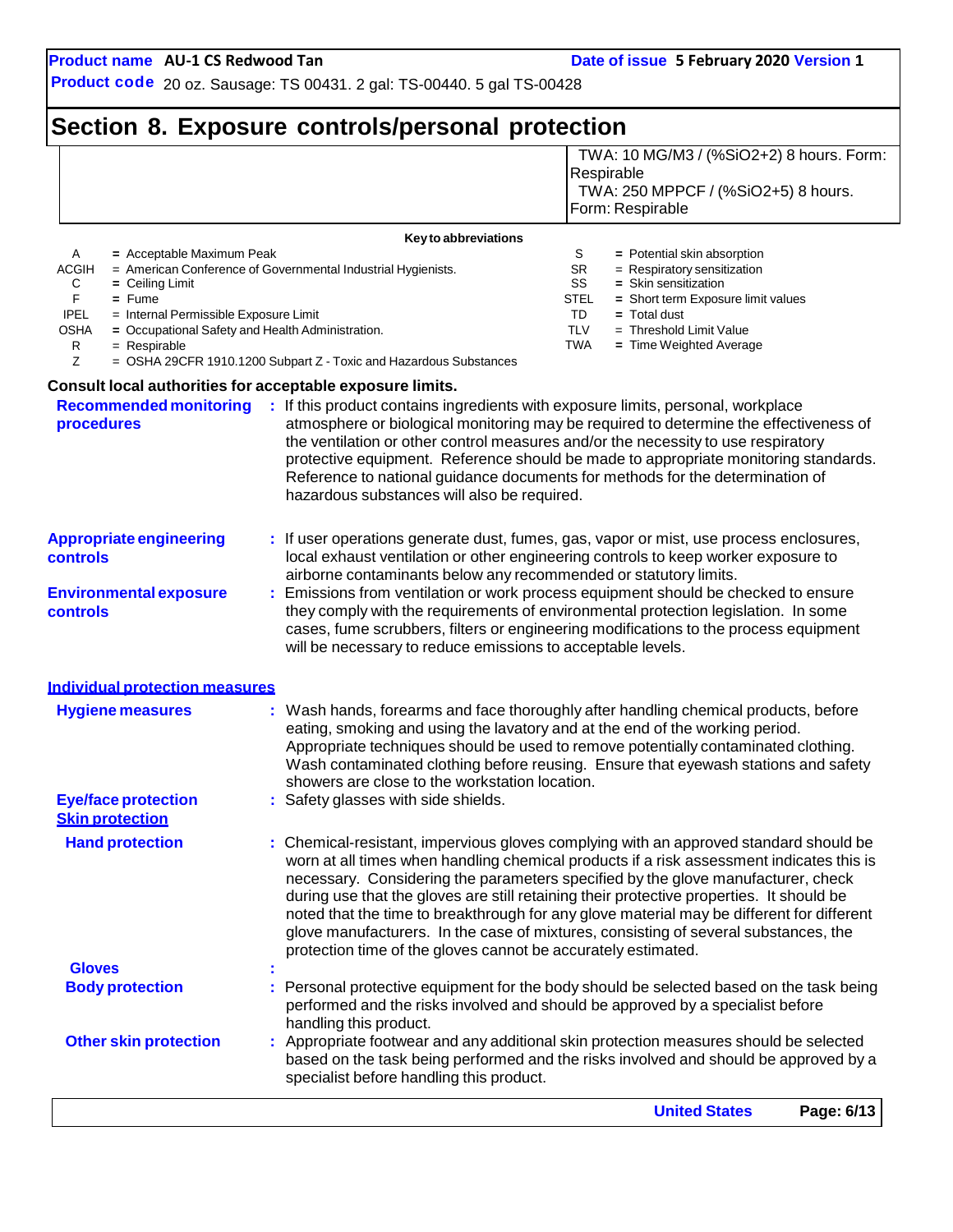**Date of issue 5 February 2020 Version 1** 

**Product code** 20 oz. Sausage: TS 00431. 2 gal: TS-00440. 5 gal TS-00428

### **Section 8. Exposure controls/personal protection**

```
Respiratoryprotection : Respirator selection must be based on known or anticipated exposure levels, the
                     hazards of the product and the safe working limits of the selected respirator. If workers
                     are exposed to concentrations above the exposure limit, they must use appropriate,
                     certified respirators. Use a properly fitted, air-purifying or air-fed respirator complying
                     with an approved standard if a risk assessment indicates this is necessary.
```
### **Section 9. Physical and chemical properties**

| <b>Appearance</b>                                      |                                         |
|--------------------------------------------------------|-----------------------------------------|
| <b>Physical state</b>                                  | : Paste                                 |
| <b>Color</b>                                           | Redwood Tan                             |
| Odor                                                   | Mild Acrylic                            |
| <b>Odor threshold</b>                                  | : Not available.                        |
| рH                                                     | $: 7.5 - 8.5$                           |
| <b>Melting point</b>                                   | : Not available.                        |
| <b>Boiling point</b>                                   | : >37.78°C (>100°F)                     |
| <b>Flash point</b>                                     | Closed cup: 93.89°C (201°F)             |
| <b>Auto-ignition temperature</b>                       | : Not available.                        |
| <b>Decomposition temperature</b>                       | : Not available.                        |
| <b>Flammability (solid, gas)</b>                       | : Not available.                        |
| <b>Lower and upper explosive</b><br>(flammable) limits | : Not available.                        |
| <b>Evaporation rate</b>                                | $\therefore$ 0.31 (butyl acetate = 1)   |
| <b>Vapor pressure</b>                                  | : 2.3 kPa (17 mm Hg) [room temperature] |
| <b>Vapor density</b>                                   | : Not available.                        |
| <b>Relative density</b>                                | : 1.16                                  |
| Density (Ibs / gal)                                    | : 9.68                                  |
| <b>Solubility</b>                                      | : Soluble in Water                      |
| <b>Partition coefficient: n-</b>                       | : Not available.                        |
| octanol/water                                          |                                         |
| <b>Viscosity</b>                                       | : $15-40$ g/s                           |
| <b>Volatility</b>                                      | : $35\%$ (v/v), $31\%$ (w/w)            |
| % Solid. (w/w)                                         | : 69                                    |

### **Section 10. Stability and reactivity**

|                                                     | <b>United States</b><br>Page: 7/13                                                           |
|-----------------------------------------------------|----------------------------------------------------------------------------------------------|
| <b>Conditions to avoid</b>                          | : When exposed to high temperatures may produce hazardous decomposition products.            |
| <b>Possibility of hazardous</b><br><b>reactions</b> | : Under normal conditions of storage and use, hazardous reactions will not occur.            |
| <b>Chemical stability</b>                           | : The product is stable.                                                                     |
| <b>Reactivity</b>                                   | : No specific test data related to reactivity available for this product or its ingredients. |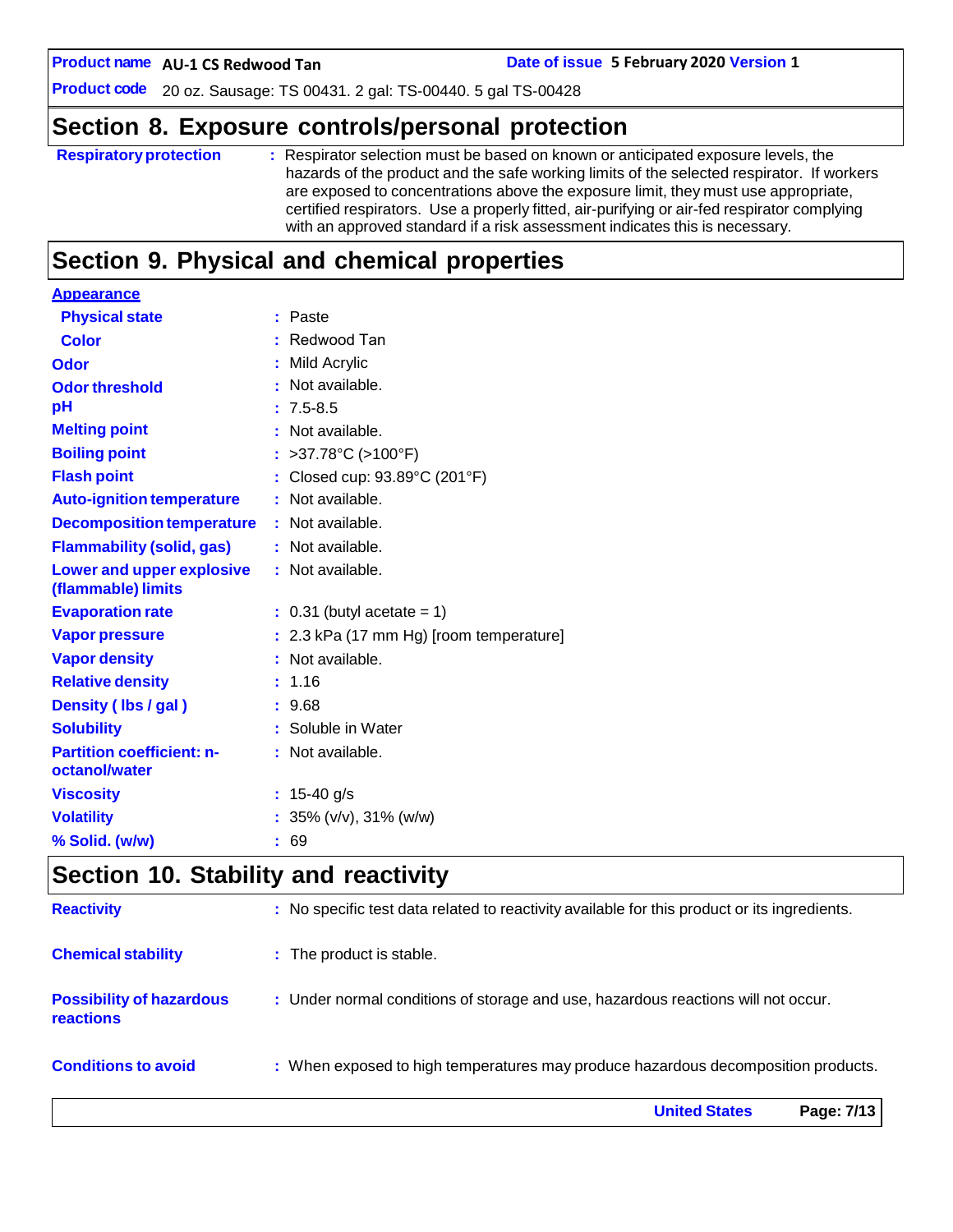**AU-1 CS Redwood Tan Date of issue 5 February 2020 Version 1**

**Product code F**20 oz. Sausage: TS 00431. 2 gal: TS-00440. 5 gal TS-00428

### **Section 10. Stability and reactivity**

Refer to protective measures listed in sections 7 and 8.

| Incompatible materials                            | : Keep away from the following materials to prevent strong exothermic reactions:<br>oxidizing agents, strong alkalis, strong acids. |
|---------------------------------------------------|-------------------------------------------------------------------------------------------------------------------------------------|
| <b>Hazardous decomposition</b><br><b>products</b> | : Decomposition products may include the following materials: carbon monoxide, carbon<br>dioxide, smoke, oxides of nitrogen.        |

# **Section 11. Toxicological information**

#### **Information on toxicological effects**

#### **Acute toxicity**

| <b>Product/ingredient name</b>                         |                                                      | <b>Result</b>  |             |            | <b>Species</b>                                         | <b>Dose</b> | <b>Exposure</b> |
|--------------------------------------------------------|------------------------------------------------------|----------------|-------------|------------|--------------------------------------------------------|-------------|-----------------|
| White mineral oil (petroleum)                          |                                                      | LD50 Oral      |             |            | Rat                                                    | >5000 mg/kg |                 |
| Ethylene Glycol                                        |                                                      | LD50 Dermal    |             |            | Rabbit                                                 | 9.53 g/kg   |                 |
|                                                        |                                                      | LD50 Oral      |             |            | Rat                                                    | 4700 mg/kg  |                 |
| <b>Titanium Dioxide</b>                                |                                                      | LD50 Oral      |             |            | Rat                                                    | $>10$ g/kg  | -               |
| <b>Conclusion/Summary</b>                              |                                                      |                |             |            | : There are no data available on the mixture itself.   |             |                 |
| <b>Irritation/Corrosion</b>                            |                                                      |                |             |            |                                                        |             |                 |
| <b>Conclusion/Summary</b>                              |                                                      |                |             |            |                                                        |             |                 |
| <b>Skin</b>                                            |                                                      |                |             |            | : There are no data available on the mixture itself.   |             |                 |
| <b>Eyes</b>                                            |                                                      |                |             |            | : There are no data available on the mixture itself.   |             |                 |
| <b>Respiratory</b>                                     |                                                      |                |             |            | $:$ There are no data available on the mixture itself. |             |                 |
| <b>Sensitization</b>                                   |                                                      |                |             |            |                                                        |             |                 |
| <b>Conclusion/Summary</b>                              |                                                      |                |             |            |                                                        |             |                 |
| <b>Skin</b>                                            |                                                      |                |             |            | $:$ There are no data available on the mixture itself. |             |                 |
| <b>Respiratory</b>                                     |                                                      |                |             |            | There are no data available on the mixture itself.     |             |                 |
| <b>Mutagenicity</b>                                    |                                                      |                |             |            |                                                        |             |                 |
| <b>Conclusion/Summary</b>                              |                                                      |                |             |            | : There are no data available on the mixture itself.   |             |                 |
| <b>Carcinogenicity</b>                                 |                                                      |                |             |            |                                                        |             |                 |
| <b>Conclusion/Summary</b>                              | : There are no data available on the mixture itself. |                |             |            |                                                        |             |                 |
| <b>Classification</b>                                  |                                                      |                |             |            |                                                        |             |                 |
| <b>Product/ingredient name</b>                         |                                                      | <b>OSHA</b>    | <b>IARC</b> | <b>NTP</b> |                                                        |             |                 |
| <b>Titanium Dioxide</b>                                |                                                      | ä,             | 2B          |            |                                                        |             |                 |
| Crystalline Silica, respirable<br>powder (<10 microns) |                                                      | $\blacksquare$ | 1           |            | Known to be a human carcinogen.                        |             |                 |

**CarcinogenClassificationcode:**

**IARC: 1, 2A, 2B, 3, 4 NTP: Known to be a human carcinogen; Reasonably anticipated to be a human carcinogen OSHA: + Not listed/not regulated: -**

#### **Reproductive toxicity**

**Conclusion/Summary :**

There are no data available on the mixture itself.

#### **Teratogenicity**

| <b>United States</b> | Page: 8/13 |
|----------------------|------------|
|----------------------|------------|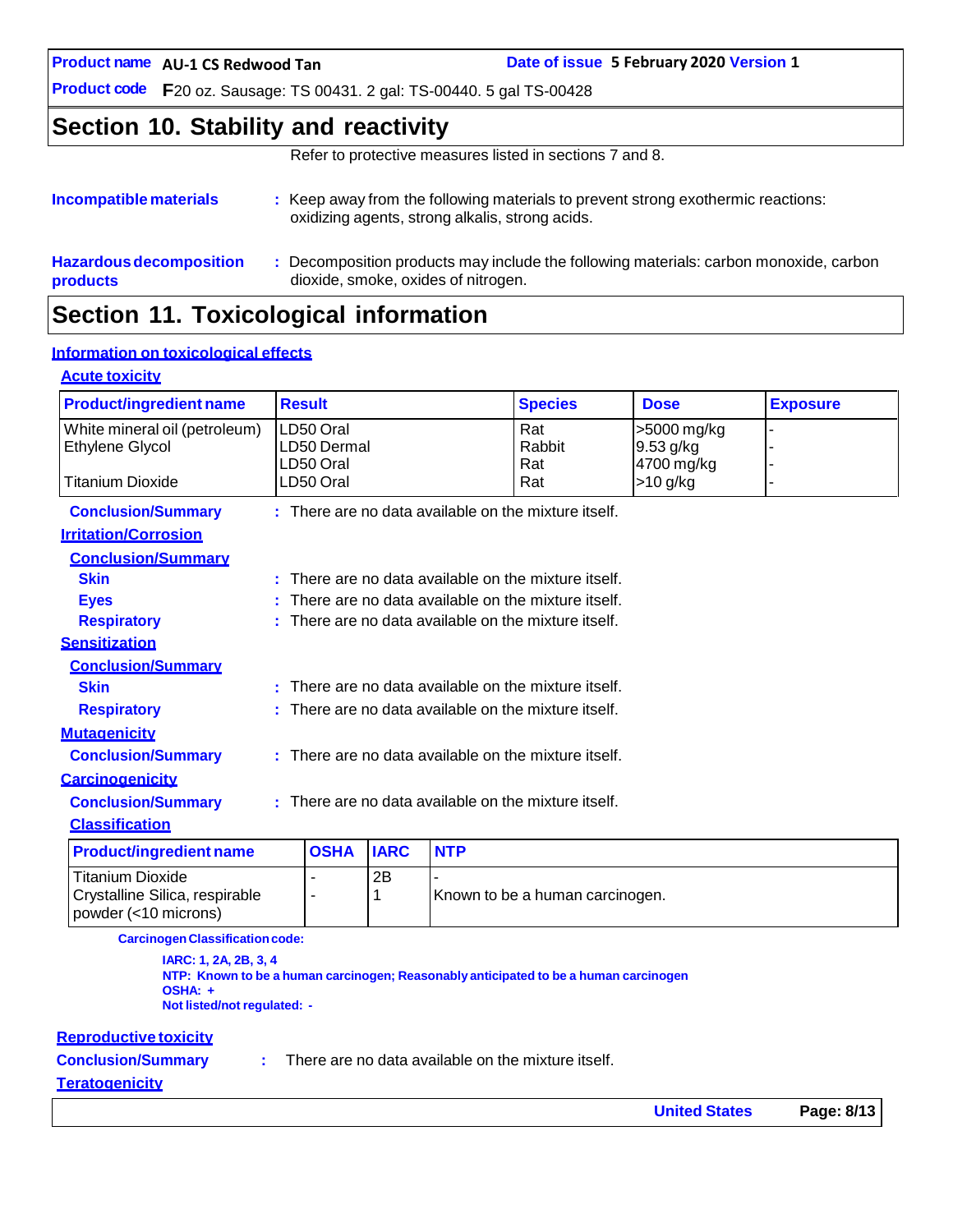**Product code** 20 oz. Sausage: TS 00431. 2 gal: TS-00440. 5 gal TS-00428

### **Section 11. Toxicological information**

**Conclusion/Summary :** There are no data available on the mixture itself.

#### **Specific target organ toxicity (single exposure)**

Not available.

#### **Specific target organ toxicity (repeated exposure)**

| <b>Name</b>                                                                   | <b>Category</b>          |
|-------------------------------------------------------------------------------|--------------------------|
| <b>Ethylene Glycol</b><br>Crystalline Silica, respirable powder (<10 microns) | Category 2<br>Category 2 |
|                                                                               |                          |

**Target organs :** Contains material which may cause damage to the following organs: kidneys, lungs, heart, upper respiratory tract, skin, central nervous system (CNS), eye, lens or cornea.

#### **Aspiration hazard**

| <b>Name</b>                   | <b>Result</b>                  |
|-------------------------------|--------------------------------|
| White mineral oil (petroleum) | ASPIRATION HAZARD - Category 1 |

#### **Information on the likely routes of exposure**

#### **Potential acute health effects**

|                                              | <b>United States</b><br>Page: 9/13                                                                                                                                                                                                                                                                                                                                                                                                                                                                                                                                                                                                       |
|----------------------------------------------|------------------------------------------------------------------------------------------------------------------------------------------------------------------------------------------------------------------------------------------------------------------------------------------------------------------------------------------------------------------------------------------------------------------------------------------------------------------------------------------------------------------------------------------------------------------------------------------------------------------------------------------|
| <b>Potential immediate</b><br><b>effects</b> | There are no data available on the mixture itself.                                                                                                                                                                                                                                                                                                                                                                                                                                                                                                                                                                                       |
| Long term exposure                           |                                                                                                                                                                                                                                                                                                                                                                                                                                                                                                                                                                                                                                          |
| <b>Potential delayed effects</b>             | : There are no data available on the mixture itself.                                                                                                                                                                                                                                                                                                                                                                                                                                                                                                                                                                                     |
| effects                                      |                                                                                                                                                                                                                                                                                                                                                                                                                                                                                                                                                                                                                                          |
| <b>Potential immediate</b>                   | $:$ There are no data available on the mixture itself.                                                                                                                                                                                                                                                                                                                                                                                                                                                                                                                                                                                   |
| <b>Short term exposure</b>                   | contact.                                                                                                                                                                                                                                                                                                                                                                                                                                                                                                                                                                                                                                 |
| <b>Conclusion/Summary</b>                    | : There are no data available on the mixture itself. This product contains Crystalline Silica<br>which can cause lung cancer or silicosis. The risk of cancer depends on the duration<br>and level of exposure to dust from sanding surfaces or mist from spray applications. If<br>splashed in the eyes, the liquid may cause irritation and reversible damage. Ingestion<br>may cause nausea, diarrhea and vomiting. This takes into account, where known,<br>delayed and immediate effects and also chronic effects of components from short-term<br>and long-term exposure by oral, inhalation and dermal routes of exposure and eye |
|                                              | Delaved and immediate effects and also chronic effects from short and long term exposure                                                                                                                                                                                                                                                                                                                                                                                                                                                                                                                                                 |
| <b>Ingestion</b>                             | : No specific data.                                                                                                                                                                                                                                                                                                                                                                                                                                                                                                                                                                                                                      |
|                                              | irritation<br>dryness<br>cracking                                                                                                                                                                                                                                                                                                                                                                                                                                                                                                                                                                                                        |
| <b>Skin contact</b>                          | : Adverse symptoms may include the following:                                                                                                                                                                                                                                                                                                                                                                                                                                                                                                                                                                                            |
| <b>Inhalation</b>                            | No specific data.                                                                                                                                                                                                                                                                                                                                                                                                                                                                                                                                                                                                                        |
| <b>Eye contact</b>                           | : No specific data.                                                                                                                                                                                                                                                                                                                                                                                                                                                                                                                                                                                                                      |
| Over-exposure signs/symptoms                 |                                                                                                                                                                                                                                                                                                                                                                                                                                                                                                                                                                                                                                          |
| <b>Ingestion</b>                             | : Low ingestion hazard in normal use.                                                                                                                                                                                                                                                                                                                                                                                                                                                                                                                                                                                                    |
| <b>Skin contact</b>                          | May cause allergic skin reactions and / or central nervous system depression. May cause<br>skin dryness and irritation.                                                                                                                                                                                                                                                                                                                                                                                                                                                                                                                  |
| <b>Inhalation</b>                            | May cause slight irritation to respiratory passages - headache - dizziness.                                                                                                                                                                                                                                                                                                                                                                                                                                                                                                                                                              |
| <b>Eye contact</b>                           | : Direct contact may cause slight to moderate irritation.                                                                                                                                                                                                                                                                                                                                                                                                                                                                                                                                                                                |
|                                              |                                                                                                                                                                                                                                                                                                                                                                                                                                                                                                                                                                                                                                          |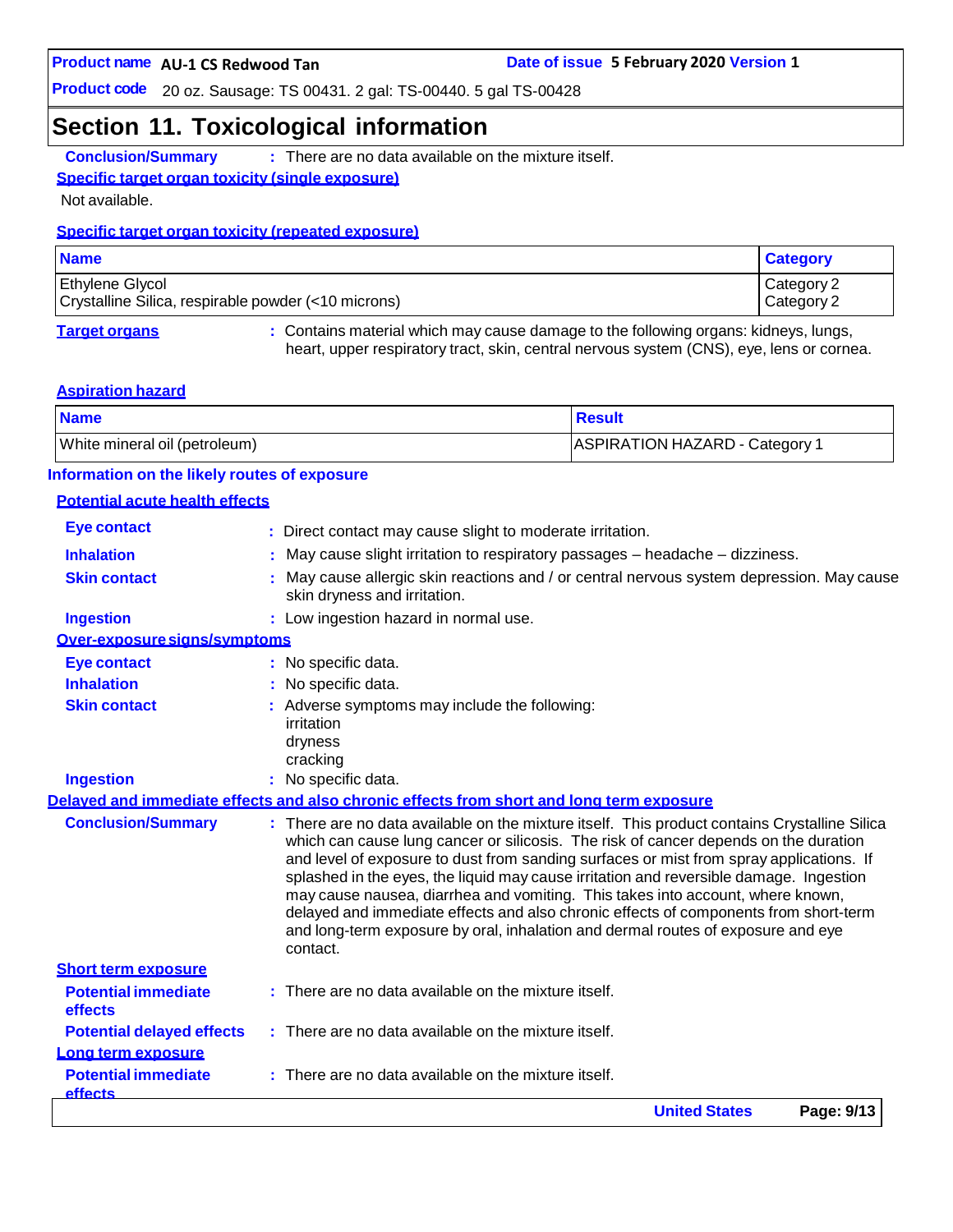**Date of issue 5 February 2020 Version 1** 

**Product code** 20 oz. Sausage: TS 00431. 2 gal: TS-00440. 5 gal TS-00428

### **Section 11. Toxicological information**

|                                         |               | <b>Potential delayed effects :</b> There are no data available on the mixture itself.                                                                                        |                  |  |  |
|-----------------------------------------|---------------|------------------------------------------------------------------------------------------------------------------------------------------------------------------------------|------------------|--|--|
| <b>Potential chronic health effects</b> |               |                                                                                                                                                                              |                  |  |  |
| <b>General</b>                          |               | : May cause damage to organs through prolonged or repeated exposure. Prolonged or<br>repeated contact can defat the skin and lead to irritation, cracking and/or dermatitis. |                  |  |  |
| <b>Carcinogenicity</b>                  |               | : May cause cancer. Risk of cancer depends on duration and level of exposure.                                                                                                |                  |  |  |
| <b>Mutagenicity</b>                     |               | : No known significant effects or critical hazards.                                                                                                                          |                  |  |  |
| <b>Teratogenicity</b>                   |               | : No known significant effects or critical hazards.                                                                                                                          |                  |  |  |
| <b>Developmental effects</b>            |               | : No known significant effects or critical hazards.                                                                                                                          |                  |  |  |
| <b>Fertility effects</b>                |               | : No known significant effects or critical hazards.                                                                                                                          |                  |  |  |
| <b>Numerical measures of toxicity</b>   |               |                                                                                                                                                                              |                  |  |  |
| <b>Acute toxicity estimates</b>         |               |                                                                                                                                                                              |                  |  |  |
| <b>Route</b>                            |               |                                                                                                                                                                              | <b>ATE value</b> |  |  |
| Oral                                    | 14103.8 mg/kg |                                                                                                                                                                              |                  |  |  |

# **Section 12. Ecological information**

#### **Toxicity**

| <b>Product/ingredient name</b> | <b>Result</b>                   | <b>Species</b>                         | <b>Exposure</b> |
|--------------------------------|---------------------------------|----------------------------------------|-----------------|
| <b>Titanium Dioxide</b>        | Acute EC50 100 mg/l Fresh water | I Daphnia - Daphnia magna -<br>Neonate | 48 hours        |

#### **Persistence and degradability**

Not available.

#### **Bioaccumulative potential**

| <b>Product/ingredient name</b> | $LoaPow$ | <b>BCF</b> | <b>Potential</b> |
|--------------------------------|----------|------------|------------------|
| White mineral oil (petroleum)  | l >6     |            | high             |
| Ethylene Glycol                | -1.36    |            | low              |

#### **Mobility in soil**

**Soil/water partition coefficient** (K<sub>oc</sub>)

**:** Not available.

# **Section 13. Disposal considerations**

**Disposal methods :** The generation of waste should be avoided or minimized wherever possible. Disposal of this product, solutions and any by-products should at all times comply with the requirements of environmental protection and waste disposal legislation and any regional local authority requirements. Dispose of surplus and non-recyclable products via a licensed waste disposal contractor. Waste should not be disposed of untreated to the sewer unless fully compliant with the requirements of all authorities with jurisdiction. Waste packaging should be recycled. Incineration or landfill should only be considered when recycling is not feasible. This material and its container must be disposed of in a

**United States Page: 10/13**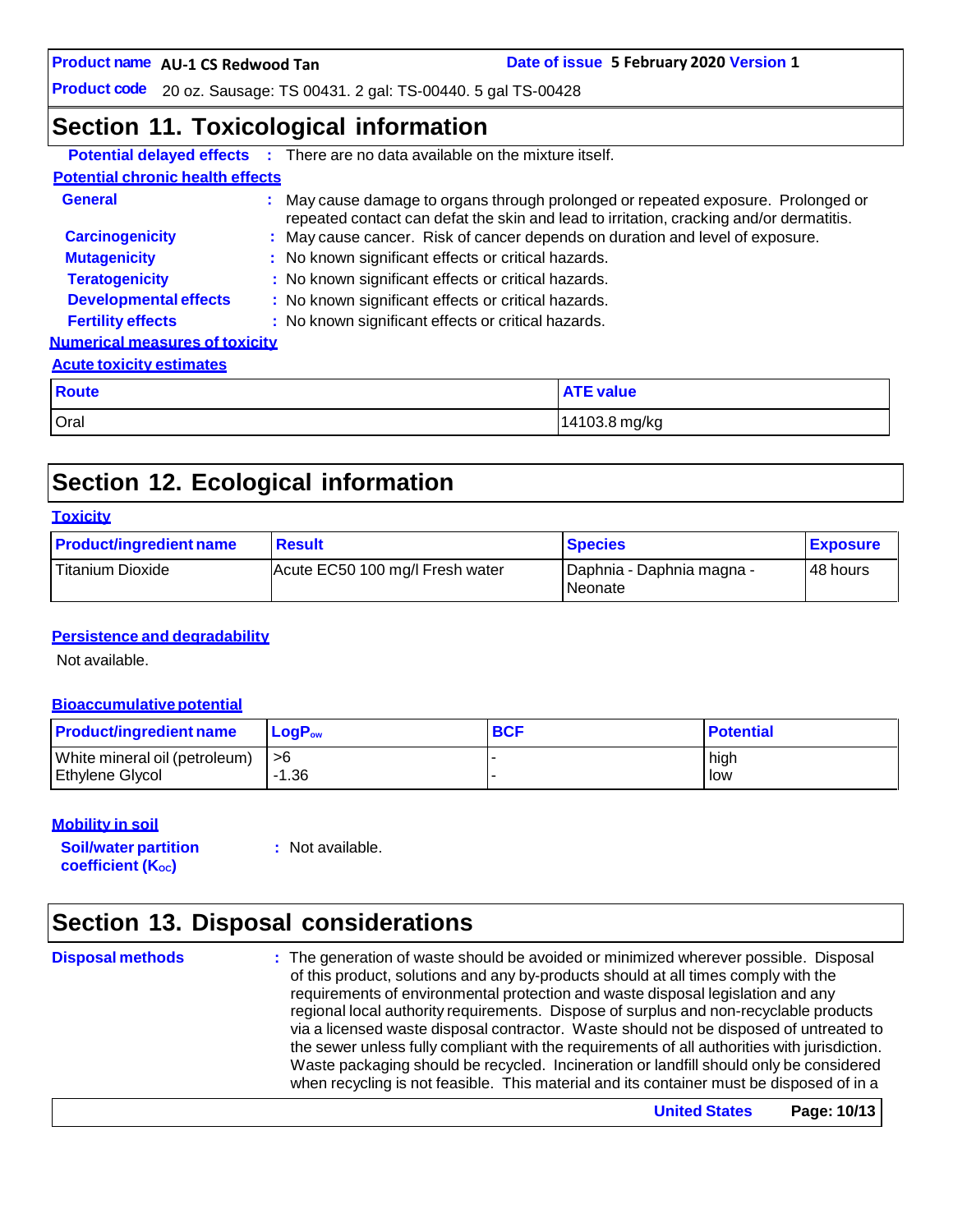**Product code** 20 oz. Sausage: TS 00431. 2 gal: TS-00440. 5 gal TS-00428

## **Section 13. Disposal considerations**

safe way. Care should be taken when handling emptied containers that have not been cleaned or rinsed out. Empty containers or liners may retain some product residues. Avoid dispersal of spilled material and runoff and contact with soil, waterways, drains and sewers.

**Disposal should be in accordance with applicable regional, national and local laws and regulations.**

**Refer to Section 7: HANDLING AND STORAGE and Section 8: EXPOSURE CONTROLS/PERSONAL PROTECTION for additional handling information and protection of employees. Section 6. Accidental release measures**

### **14. Transport information**

|                                                    | <b>DOT</b>                                                                       | <b>IMDG</b>     | <b>IATA</b>     |
|----------------------------------------------------|----------------------------------------------------------------------------------|-----------------|-----------------|
| <b>UN</b> number                                   | <b>UN3082</b>                                                                    | Not regulated.  | Not regulated.  |
| <b>UN proper shipping</b><br>name                  | ENVIRONMENTALLY<br>HAZARDOUS SUBSTANCE,<br>LIQUID, N.O.S.<br>(carbendazim (ISO)) |                 |                 |
| <b>Transport hazard class</b><br>(e <sub>s</sub> ) | Ι9                                                                               |                 |                 |
| <b>Packing group</b>                               | Ш                                                                                |                 |                 |
| <b>Environmental hazards</b>                       | No.                                                                              | No.             | No.             |
| <b>Marine pollutant</b><br><b>substances</b>       | Not applicable.                                                                  | Not applicable. | Not applicable. |
| <b>Product RQ (lbs)</b>                            | 14992.5                                                                          | Not applicable. | Not applicable. |
| <b>RQ substances</b>                               | (carbendazim (ISO))                                                              | Not applicable. | Not applicable. |

#### **Additional information**

| <b>DOT</b>  | : Package sizes shipped in quantities less than the product reportable quantity are not subject to the |
|-------------|--------------------------------------------------------------------------------------------------------|
|             | RQ (reportable quantity) transportation requirements.                                                  |
| <b>IMDG</b> | : None identified.                                                                                     |
| <b>IATA</b> | : None identified.                                                                                     |

**Special precautions for user : Transport within user's premises:** always transport in closed containers that are upright and secure. Ensure that persons transporting the product know what to do in the event of an accident or spillage.

### **Section 15. Regulatory information**

| <b>Australia inventory (AICS)</b><br>: Not determined.                                                                      |  |
|-----------------------------------------------------------------------------------------------------------------------------|--|
| Canada inventory (DSL)<br>: All components are listed or exempted.                                                          |  |
| <b>China inventory (IECSC)</b><br>: Not determined.                                                                         |  |
| <b>Europe inventory (REACH)</b><br>: Please contact your supplier for information on the inventory status of this material. |  |
| <b>Japan inventory (ENCS)</b><br>: Not determined.                                                                          |  |

**United States Page: 11/13**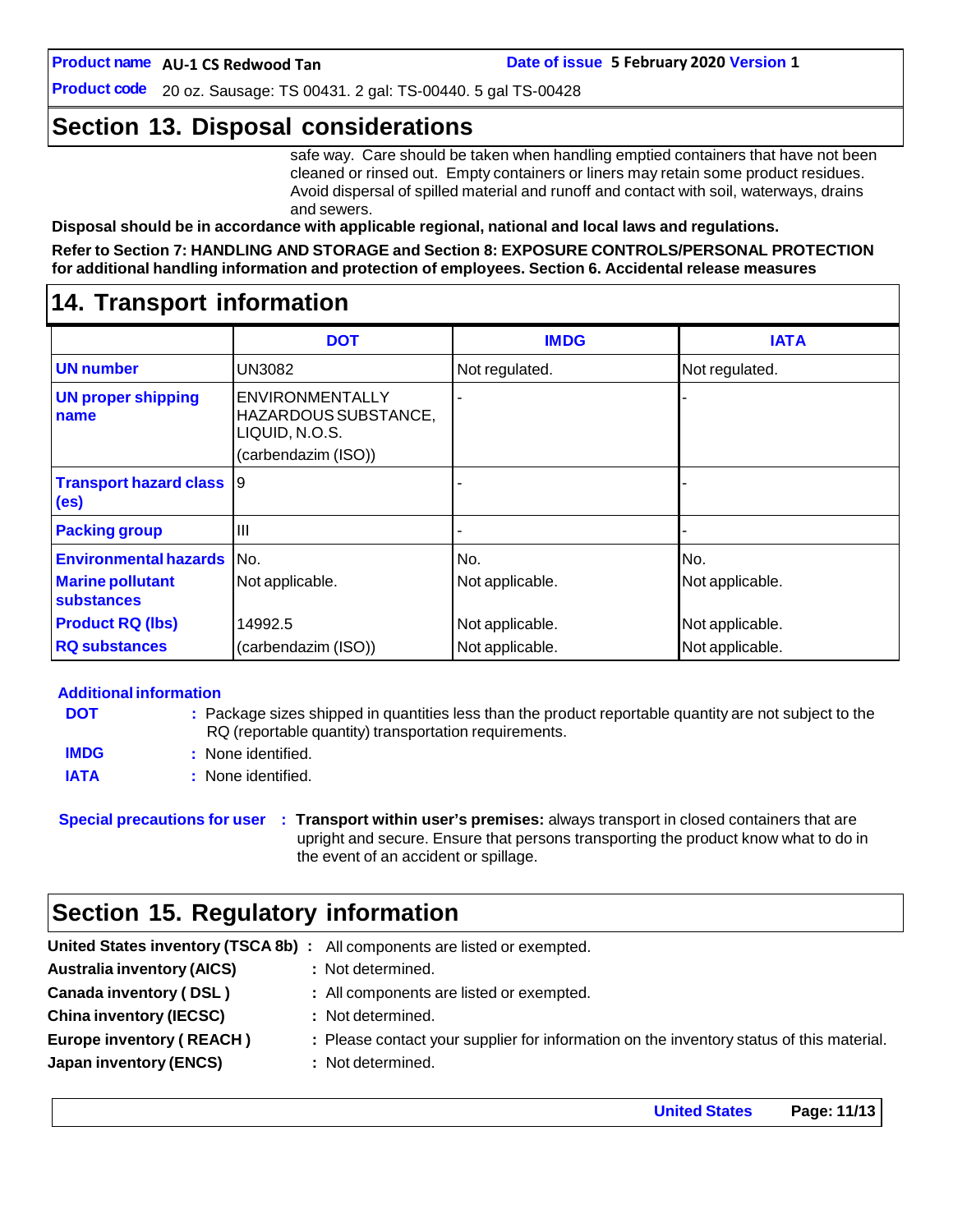**Product code** 20 oz. Sausage: TS 00431. 2 gal: TS-00440. 5 gal TS-00428

### **Section 15. Regulatory information**

- **Korea inventory (KECI) : New Zealand ( NZIoC ) :** : Not determined. : Not determined.
- 

**Philippines inventory (PICCS) :** Not determined.

#### **United States**

**SARA 302/304**

**SARA 304 RQ :** Not applicable.

**Composition/information on ingredients**

No products were found.

#### SARA311/312

**Classification :** Immediate (acute) health hazard D elayed (chronic) health hazard

#### **Composition/information on ingredients**

| <b>Name</b>                                               | <b>Fire</b><br>hazard | <b>Sudden</b><br><b>release of</b><br><b>pressure</b> | <b>Reactive</b> | Immediate<br>(acute)<br>health<br>hazard | <b>Delayed</b><br>(chronic)<br>health<br>hazard |
|-----------------------------------------------------------|-----------------------|-------------------------------------------------------|-----------------|------------------------------------------|-------------------------------------------------|
| White mineral oil (petroleum)                             | No.                   | No.                                                   | No.             | Yes.                                     | No.                                             |
| Ethylene Glycol                                           | No.                   | No.                                                   | No.             | Yes.                                     | Yes.                                            |
| <b>Titanium Dioxide</b>                                   | No.                   | No.                                                   | No.             | No.                                      | Yes.                                            |
| Crystalline Silica, respirable powder<br>$(<$ 10 microns) | No.                   | No.                                                   | No.             | No.                                      | Yes.                                            |

#### **SARA 313**

#### **Supplier notification :** Ethylene Glycol 107-21-1 0.5 - 1.5

**Chemical name CAS number Concentration**

SARA 313 notifications must not be detached from the SDS and any copying and redistribution of the SDS shall include copying and redistribution of the notice attached to copies of the SDS subsequently redistributed.

**Pennsylvania (worker and community right to know act): The following components are cited in the Pennsylvania Hazardous Substances List, and are present at levels that require reporting.**

| Ethylene Glycol | $107 - 21 - 1$ | $< 2\%$ |
|-----------------|----------------|---------|
|                 |                |         |

**California Prop. 65**: **WARNING:** This product can expose you to chemicals

including Crystalline Silica (respirable powder), and ethylene glycol, which are known to the State of California to cause cancer and birth defects or other reproductive harm. For more information go to [www.P65Warnings.ca.gov.](http://www.p65warnings.ca.gov/)

### **Section 16. Other information**

**Hazardous Material Information System (U.S.A.)**

**Health :** 2 \* **Flammability :** 1 **Physical hazards :** 0

( \* ) - Chronic effects

Caution: HMIS® ratings are based on a 0-4 rating scale, with 0 representing minimal hazards or risks, and 4 representing significant hazards or risks Although HMIS® ratings are not required on MSDSs under 29 CFR 1910.1200, the preparer may choose to provide them. HMIS® ratings are to be used with a fully implemented HMIS® program. HMIS® is a registered mark of the National Paint & Coatings Association (NPCA). HMIS® **materials maybe purchased exclusively from J. J. Keller (800) 327-6868.**

**The customer is responsible for determining the PPE code for this material.**

**National Fire Protection Association (U.S.A.)**

**Health :** 2 **Flammability :** 1 **Instability :** 0

**United States Page: 12/13**